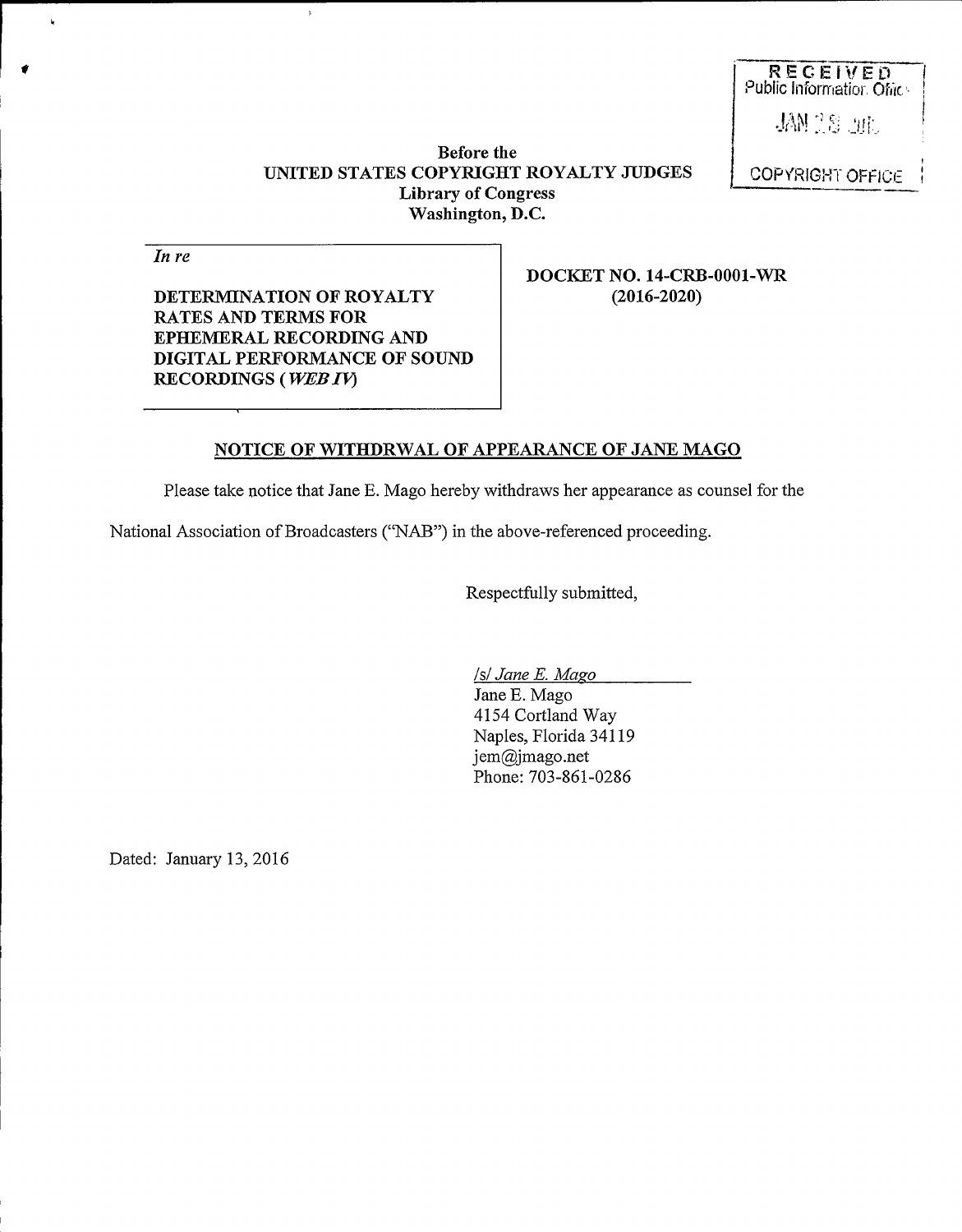## **UNDERSIZED DOCUMENTS**

KW did this:  $\overline{\chi}$  emailed to David  $\overline{\mathbf{Y}}$  uploaded to network distributed copies  $\overline{X}$  docketed On this date:  $1 - (2 - 16)$ Notes:<br>Unocument  $\sqrt{1-\frac{1}{2}}$ The 5pm mail

 $\ddot{\phantom{a}}$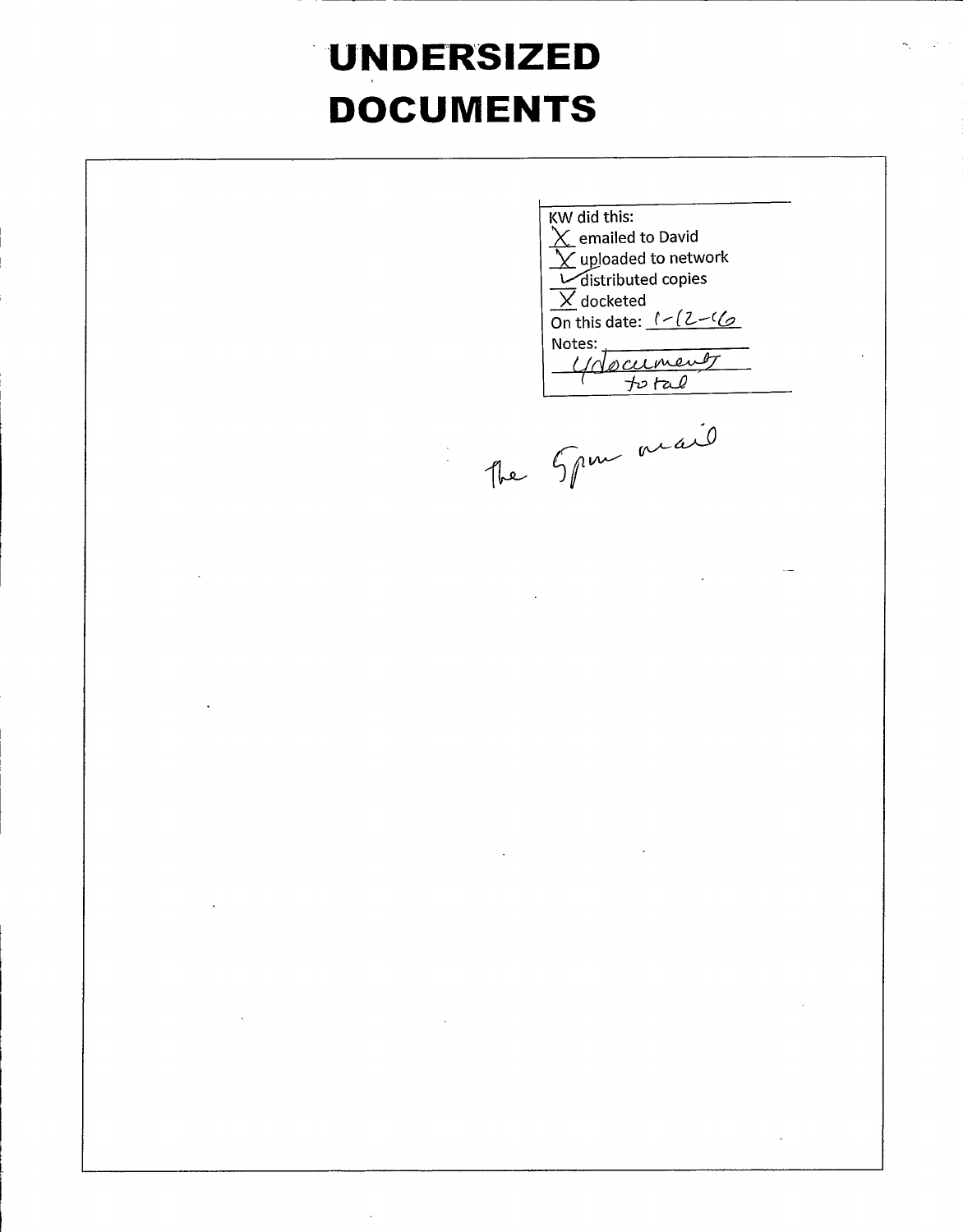## CERTIFICATE OF SERVICE

I hereby certify that on January 13, 2016, I caused copies ofthe foregoing document to be

served via email on the following parties, which have consented to email service:

 $\mathbf{r}$ 

| Cynthia Greer<br>Sirius XM Radio, Inc.<br>1500 Eckington Place, NE<br>Washington, DC 20002<br>cynthia.greer@siriusxm.com<br>P: 202-380-1476<br>F: 202-380-4592<br>Sirius XM Radio Inc.                             | <b>Patrick Donnelly</b><br>Sirius XM Radio, Inc.<br>1221 Avenue of the Americas<br>36th Floor<br>New York, NY 10020<br>patrick.donnelly@siriusxm.com<br>P: 212-584-5100<br>F: 212-584-5200                                                                                    |
|--------------------------------------------------------------------------------------------------------------------------------------------------------------------------------------------------------------------|-------------------------------------------------------------------------------------------------------------------------------------------------------------------------------------------------------------------------------------------------------------------------------|
| Paul Fakler                                                                                                                                                                                                        | Sirius XM Radio Inc.<br>Gary Greenstein                                                                                                                                                                                                                                       |
| Martin Cunniff<br>Jackson Toof<br>Arent Fox LLP<br>1675 Broadway<br>New York, NY 10019<br>Paul.Fakler@arentfox.com<br>Martin.Cunniff@arentfox.com<br>Jackson.Toof@arentfox.com<br>Counsel for Sirius XM Radio Inc. | Wilson Sonsini Goodrich & Rosati<br>1700 K Street, NW, 5th Floor<br>Washington, DC 20006<br>ggreenstein@wsgr.com<br>P: 202-973-8849<br>F: 202-973-8899<br>Counsel for Pandora Media, Inc.                                                                                     |
| Christopher Harrison<br>Pandora Media, Inc.<br>2101 Webster Street, Suite 1650<br>Oakland, CA 94612<br>charrison@pandora.com<br>P: 510-858-3049<br>F: 510-451-4286<br>Pandora Media, Inc.                          | R. Bruce Rich<br><b>Todd Larson</b><br>Jacob B. Ebin<br>Weil, Gotshal & Manges LLP<br>767 Fifth Avenue<br>New York, NY 10153<br>r.bruce.rich@weil.com<br>todd.larson@weil.com<br>jacob.ebin@weil.com<br>P: 212-310-8170<br>F: 212-310-8007<br>Counsel for Pandora Media, Inc. |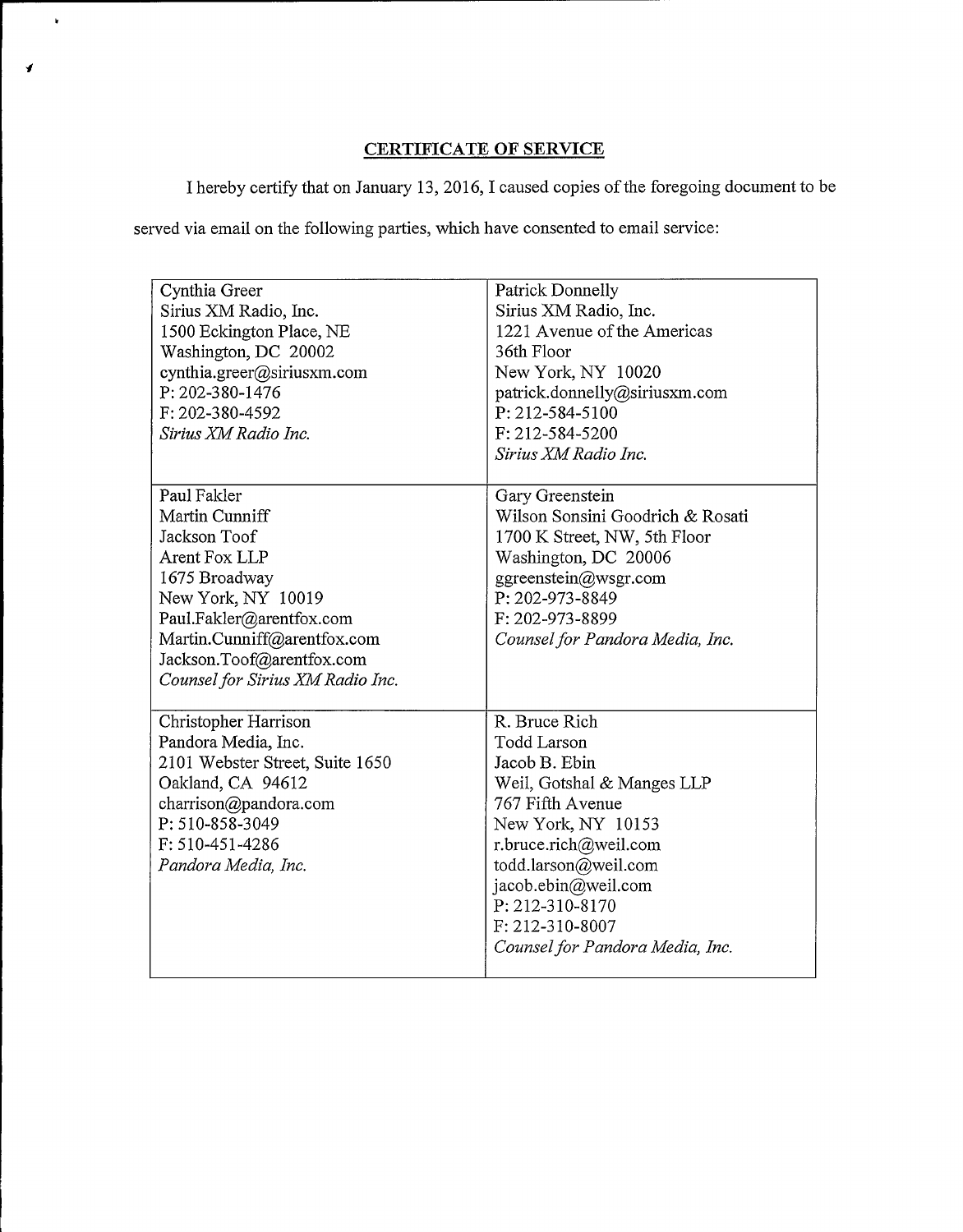| C. Colin Rushing<br><b>Bradley Prendergast</b><br>SoundExchange, Inc.<br>733 10th Street, NW, 10th Floor<br>Washington, DC 20001<br>crushing@soundexchange.com<br>bprendergast@soundexchange.com<br>P: 202-640-5858           | Glenn Pomerantz<br>Kelly Klaus<br>Anjan Choundhury<br>Melinda LeMoine<br>Munger, Tolles & Olson LLP<br>355 S. Grand Avenue, 35th Floor<br>Los Angeles, CA 90071-1560<br>Glenn.Pomerantz@mto.com                   |
|-------------------------------------------------------------------------------------------------------------------------------------------------------------------------------------------------------------------------------|-------------------------------------------------------------------------------------------------------------------------------------------------------------------------------------------------------------------|
| F: 202-640-5883<br>SoundExchange                                                                                                                                                                                              | Kelly.Klaus@mto.com<br>Anjan.Choudhury@mto.com<br>Melinda.LeMoine@mto.com<br>P: 213-683-9100<br>F: 213-687-3702<br>Counsel for SoundExchange                                                                      |
| Catherine Gellis<br>P.O. Box 2477<br>Sausalito, CA 94966<br>cathy@cgcounsel.com<br>P: 202-642-2849<br>Counsel for College Broadcasters Inc.                                                                                   | David Golden<br>Constantine Cannon LLP<br>1301 K Street, NW, Suite 13000N<br>Washington, DC 20004<br>dgolden@constantinecannon.com<br>P: 202-204-3500<br>F: 202-204-3501<br>Counsel for College Broadcasters Inc. |
| Harv Hendrickson, Chairman<br>Russ Hauth<br>3003 Snelling Avenue, North<br>Saint Paul, MN 55113<br>russh@salem.cc<br>hphendrickson@unwsp.edu<br>National Religious Broadcasters<br>Noncommercial Music License Committee      | Jeffrey Jarmuth<br>Law Offices of Jeffrey Jarmuth<br>34 E Elm St<br>Chicago, IL 60611-1016<br>jeff.jarmuth@jarmuthlawoffices.com<br>P: 312-335-9933<br>F: 312-822-1010<br>Counsel for Accuradio                   |
| William Malone<br>40 Cobbler's Green<br>205 Main Street<br>New Canaan, CT 06840<br>P: 203-966-4770<br>Malone@ieee.org<br>Counsel for Intercollegiate Broadcasting<br>System, Inc. and Harvard Radio<br>Broadcasting Co., Inc. | George Johnson<br>GEO Music Group<br>23 Music Square East, Suite 204<br>Nashville, TN 37203<br>george@georgejohnson.com<br>P: 615-242-9999<br><b>GEO</b> Music Group                                              |

 $\ddot{\phantom{0}}$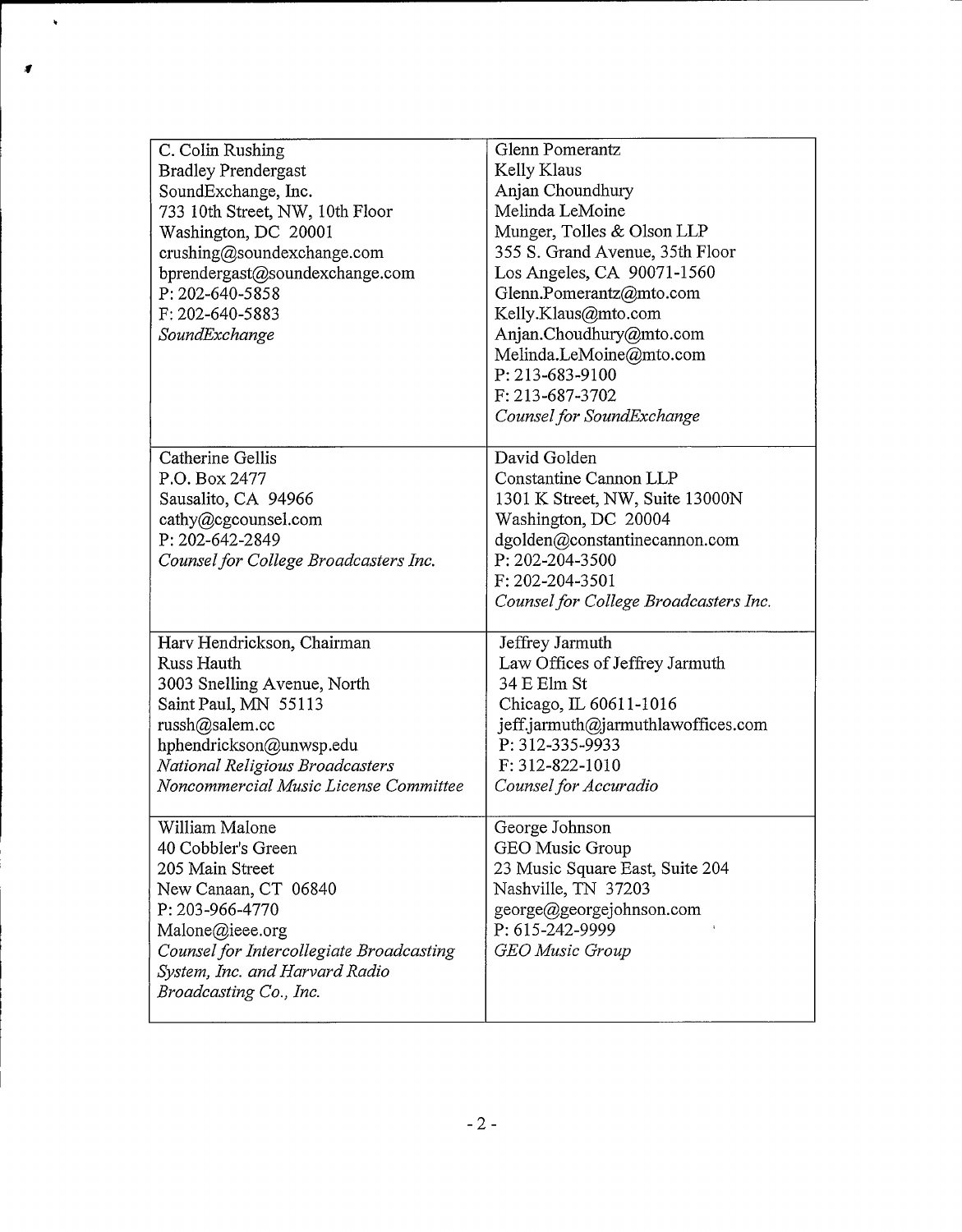| Donna K. Schneider<br>Associate General Counsel, Litigation & IP<br>iHeartMedia, Inc. | Mark Hansen<br>John Thorne<br>Evan Leo    |
|---------------------------------------------------------------------------------------|-------------------------------------------|
| 200 E. Base Rd.                                                                       | Kevin Miller                              |
| San Antonio, TX 78209                                                                 | Scott Angstreich                          |
| DonnaSchneider@iheartmedia.com                                                        | Igor Helman                               |
| P: 210-832-3468                                                                       | Leslie Pope                               |
| F: 210-832-3127                                                                       | Matthew Huppert                           |
| Counsel for iHeartMedia, Inc.                                                         | Kellogg, Huber, Hansen, Todd, Evans       |
|                                                                                       | & Figel, P.L.L.C.                         |
|                                                                                       | 1615 M Street, NW, Suite 400              |
|                                                                                       | Washington, DC 20036                      |
|                                                                                       | mhansen@khhte.com                         |
|                                                                                       | jthorne@khhte.com                         |
|                                                                                       | eleo@khhte.com                            |
|                                                                                       | kmiller@khhte.com                         |
|                                                                                       | chall@khhte.com                           |
|                                                                                       | sangstreich@khhte.com                     |
|                                                                                       | ihelman@khhte.com                         |
|                                                                                       | lpope@khhte.com                           |
|                                                                                       | mhuppert@khhte.com                        |
|                                                                                       | P: 202-326-7900                           |
|                                                                                       | F: 202-326-7999                           |
|                                                                                       | Counsel for iHeartmedia, Inc.             |
|                                                                                       |                                           |
| Kenneth Steinthal                                                                     | David Oxenford                            |
| Joseph Wetzel                                                                         | Wilkinson Barker Knauer, LLP              |
| King & Spaulding LLP                                                                  | 2300 N Street, NW, Suite 700              |
| 101 Second Street, Suite 2300                                                         | Washington, DC 20037                      |
| San Francisco, CA 94105                                                               | doxenford@wbklaw.com                      |
| ksteinthal@kslaw.com                                                                  | P: 202-383-3337                           |
| jwetzel@kslaw.com                                                                     | F: 202-783-5851                           |
| P: 415-318-1200                                                                       | Counsel for National Association of       |
| F: 415-318-1300                                                                       | <b>Broadcasters and Educational Media</b> |
| Counsel for the Corporation for Public                                                | Foundation                                |
| Broadcasting                                                                          |                                           |
|                                                                                       |                                           |

 $\tilde{\textbf{z}}$ 

 $\bullet$